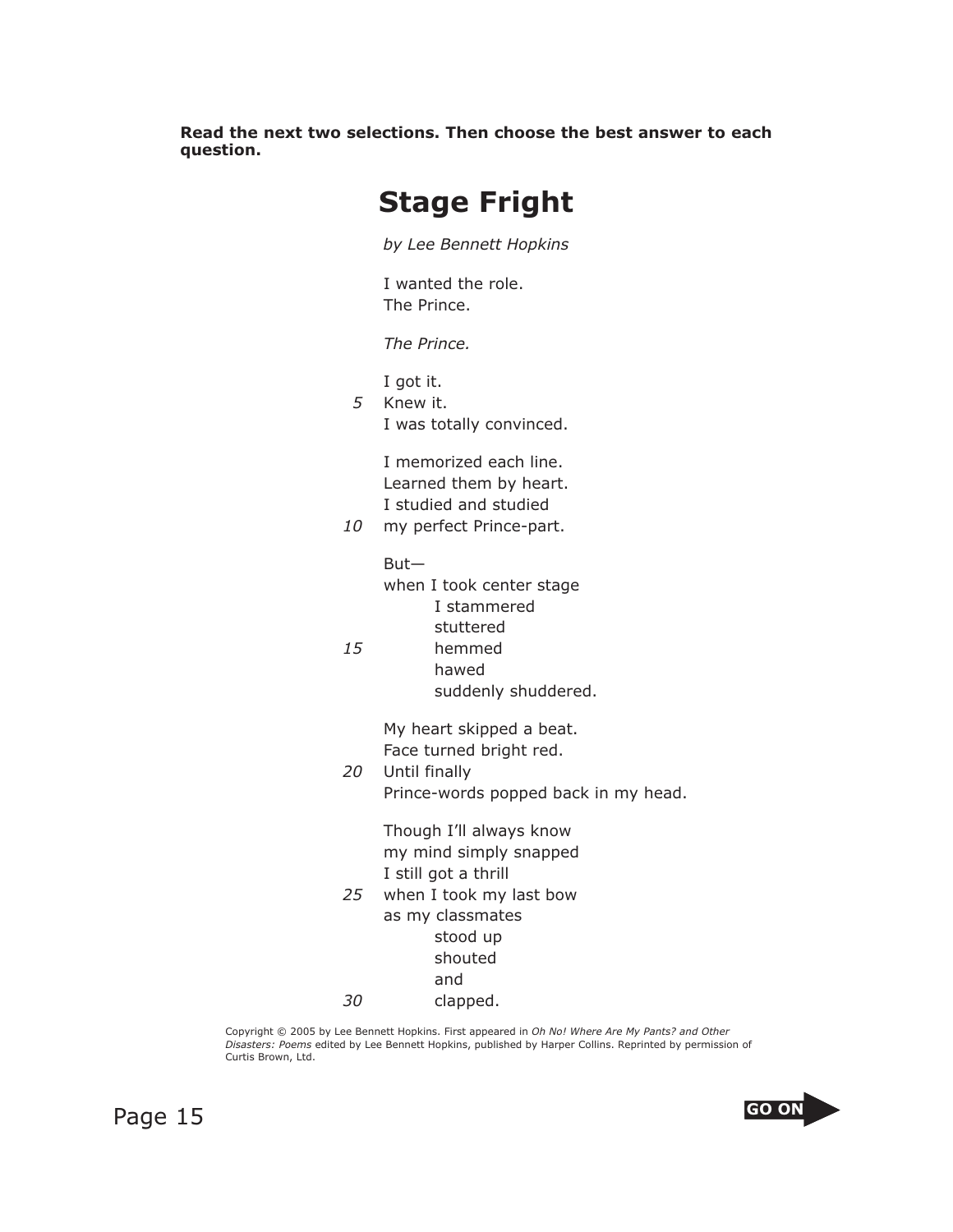Fear Takes Center Stage *Kids Today—A Magazine for Youth January 2011*

- *1* Imagine that you are an actor performing in a play for the first time. You have learned all your lines, you know where to walk onstage, and your costume fits perfectly. Waiting behind the closed curtain, you can hear people in the audience whispering and taking their seats. Then your big moment arrives!
- *2* The curtain goes up, and the crowd falls silent. All you can see is the spotlight shining down on you. You try to speak your lines, but nothing seems to come out. The inside of your mouth is dry, and your palms are wet. The icy chill of panic starts to spread from your stomach to your arms and legs.
- *3* If you have experienced a moment like this, you know all too well what it means to have stage fright, also known as performance anxiety. It is one of the most common types of fear and tends to strike people when they find themselves at the center of attention. You don't have to be onstage to get stage fright. People experience this fear when playing sports, giving a business presentation, or even speaking in class. A person who suffers from stage fright may get sweaty hands, a dry mouth, a tight throat, or shaky knees. Stage fright is actually a form of panic, and these feelings are very real.
- *4* Stage fright is part of the body's reaction to stress. The experience differs from person to person, but the same chemical process occurs in each of us. In reaction to anxiety, our bodies produce a chemical called adrenaline that prepares us to either fight or run away quickly. Scientists refer to this as our bodies' "fight or flight" reaction. As a result, we feel a boost of energy that makes our palms sweat, our hearts race, and our knees shake.
- *5* The good news about stage fright is that there are ways to cope with it. Practicing your performance and following some simple tips can help calm nerves and manage the feelings caused by anxiety. First, dress comfortably and appropriately. Second, before the performance, take deep breaths and stretch to help relax your body. Third, stay away from beverages that contain caffeine. These might

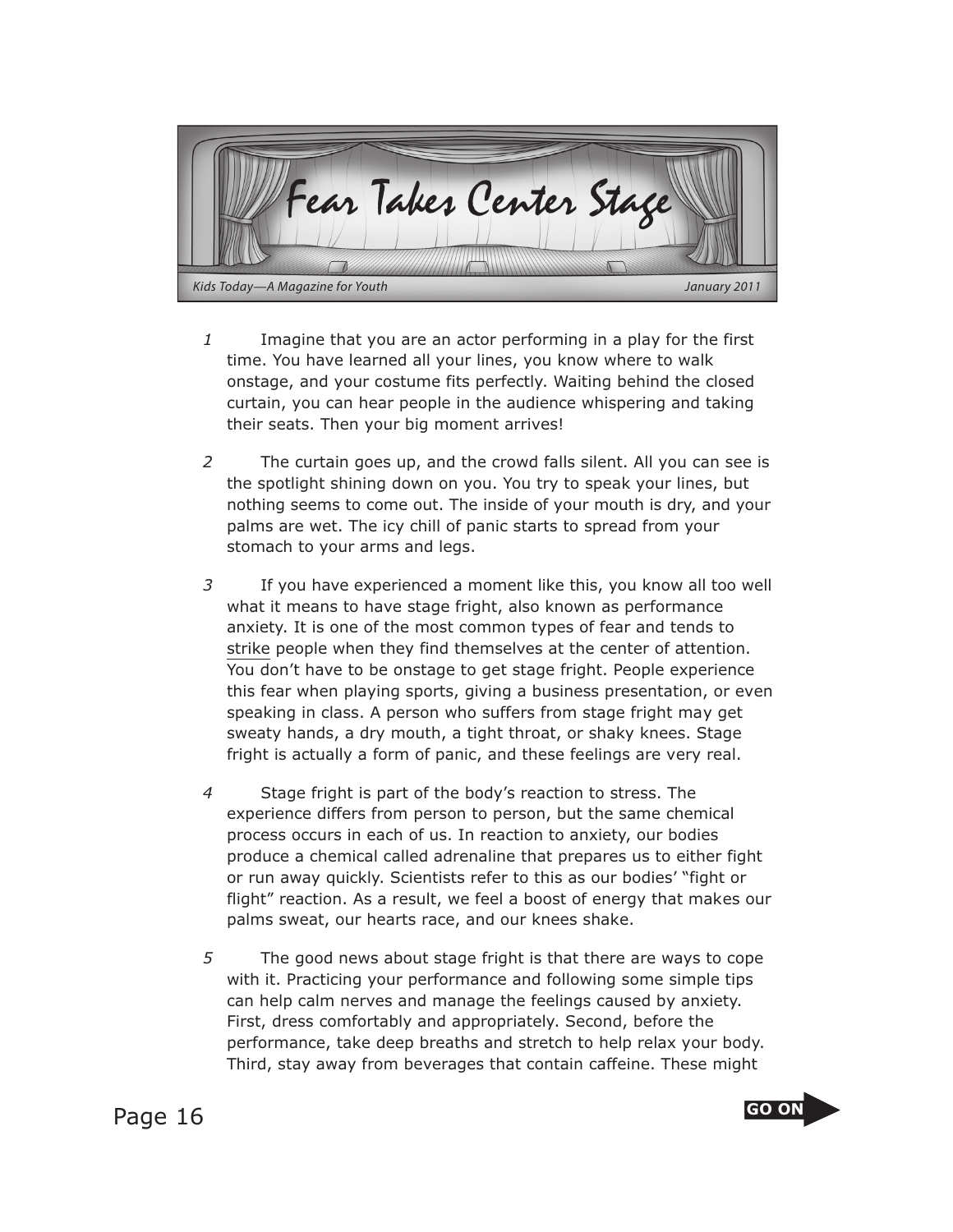make your heart race even faster. Instead, try a banana! Some doctors believe that eating a banana can help calm your heart and the rest of your body. Finally, when you look into a crowd, try to focus on particular people instead of the whole group. These tips have helped many famous people learn to deal with their fears.

*6* The singer and actress Mariah Carey is a good example of how stage fright doesn't have to stop people from reaching their goals as performers. Carey is a world-famous singer who has sold millions of albums, won many awards, and performed for thousands of fans. There was a time, though, when stage fright prevented her from even stepping onstage. She feared her performances would be bad. She didn't give up, however. With practice Carey learned how to relax while onstage. As she gained confidence, her feelings of anxiety diminished. She was soon performing again, and all her fans came to cheer for her. Carey showed that stage fright can win only if you let it.

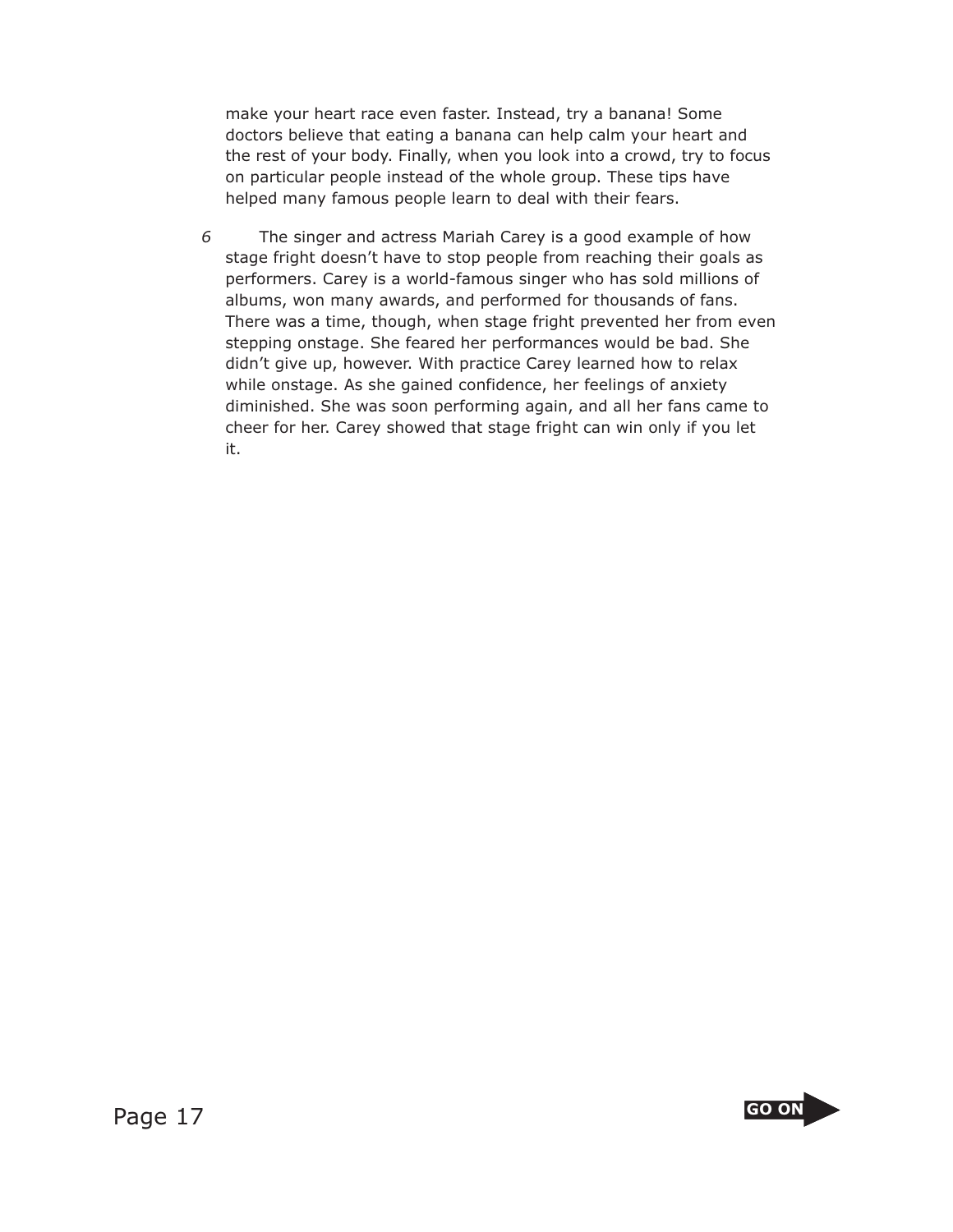## Use "Stage Fright" (p. 15) to answer questions 18-22. **Then fill in the answers on your answer document.**

18 Read these lines from the poem.

I memorized each line. Learned them by heart.

The poet uses the figurative expression "learned them by heart" to emphasize that the speaker —

- **F** has volunteered to be in the play
- **G** practices on the stage
- **H** enjoys playing the role of the prince
- **J** feels prepared for his performance

**19** The poet uses line 11 to signal that the speaker changes from  $-$ 

- **A** cheerful to sad
- **B** interested to bored
- **C** confident to unsure
- **D** desperate to hopeful

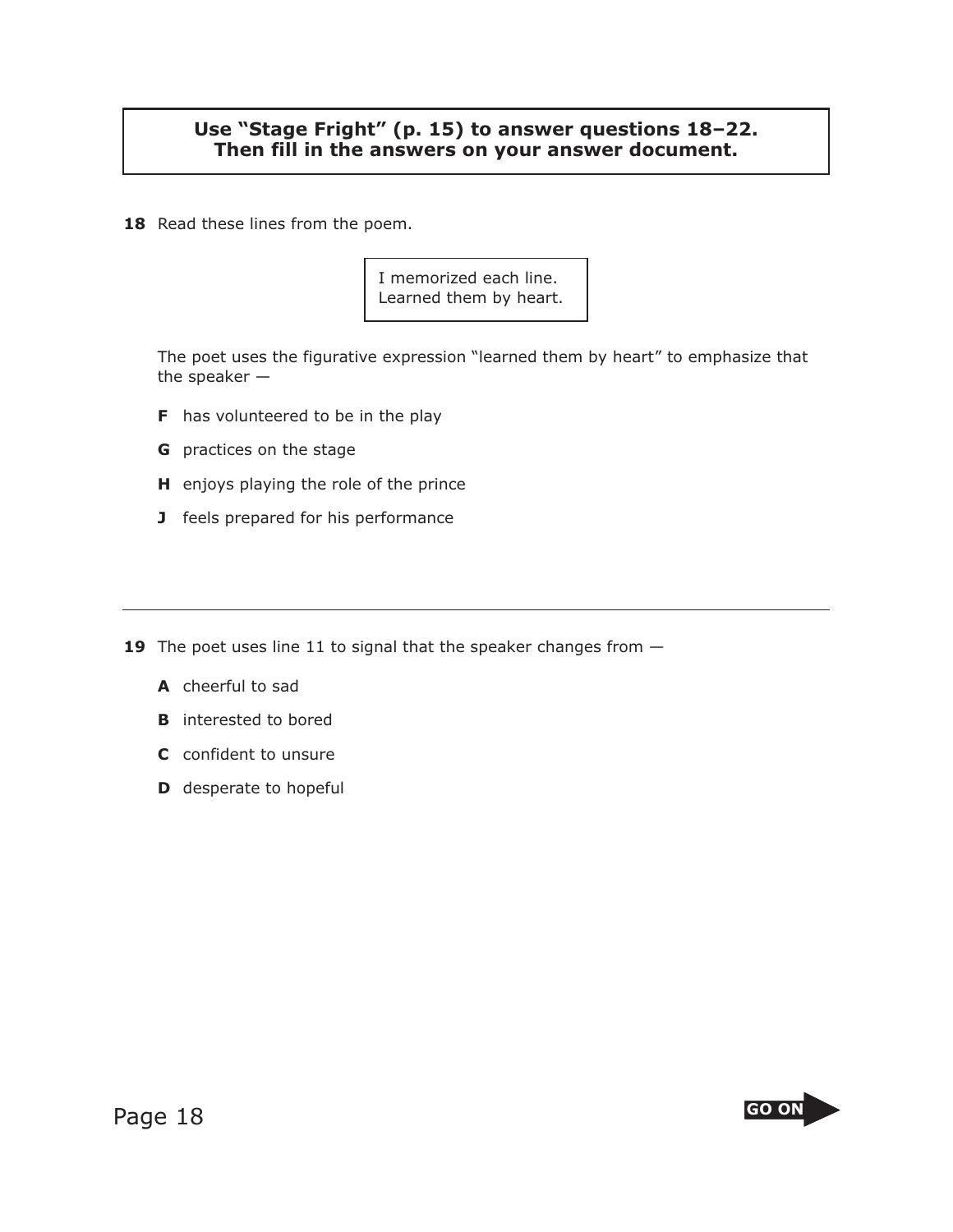- **2 0** In line 3, why does the poet repeat and italicize the words from line 2?
	- **F** To show that the role will be difficult
	- **G** To emphasize that this role is important to the speaker
	- **H** To show that the speaker is familiar with the play
	- **J** To give the name of the play the speaker is in

- **21** The poem is mostly about a speaker who -
	- **A** is chosen for a role in a play that he doesn't understand
	- **B** has trouble with his lines after seeing his classmates in the audience
	- **C** experiences problems onstage but is able to finish his performance
	- **D** can hardly wait to be onstage because he has practiced so much

**22** The poet uses figurative language in line 18 to highlight the speaker's  $-$ 

- **F** determination to do well
- **G** anxiety once he gets onstage
- **H** satisfaction in being chosen for the role
- **J** eagerness to perform

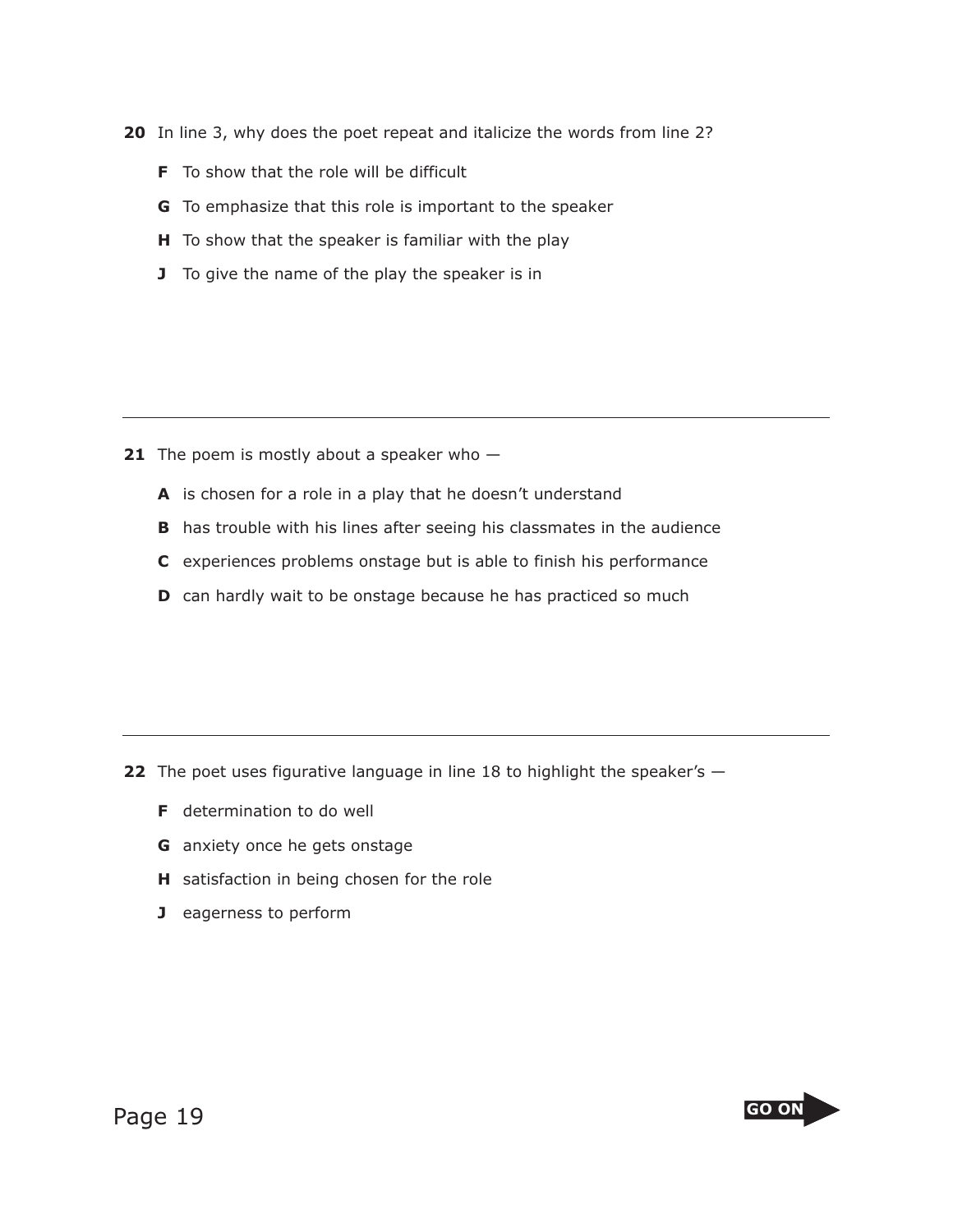## Use "Fear Takes Center Stage" (pp. 16-17) to answer questions 23-26. Then fill in the answers on your **answer document.**

- **23** Which of these best expresses the main idea of paragraph 5?
	- **A** Eating certain foods can help prevent stage fright.
	- **B** Stage fright affects people who do not practice their performance.
	- **C** Wearing the proper clothing can help relieve stage fright.
	- **D** Stage fright can be overcome by using several strategies.

**24** The author speaks directly to the reader in paragraphs 1 and 2 in order to  $-$ 

- **F** encourage the reader to try out for a play
- **G** share a personal story with the reader
- **H** help the reader understand the experience of stage fright
- **J** demonstrate that acting requires skill

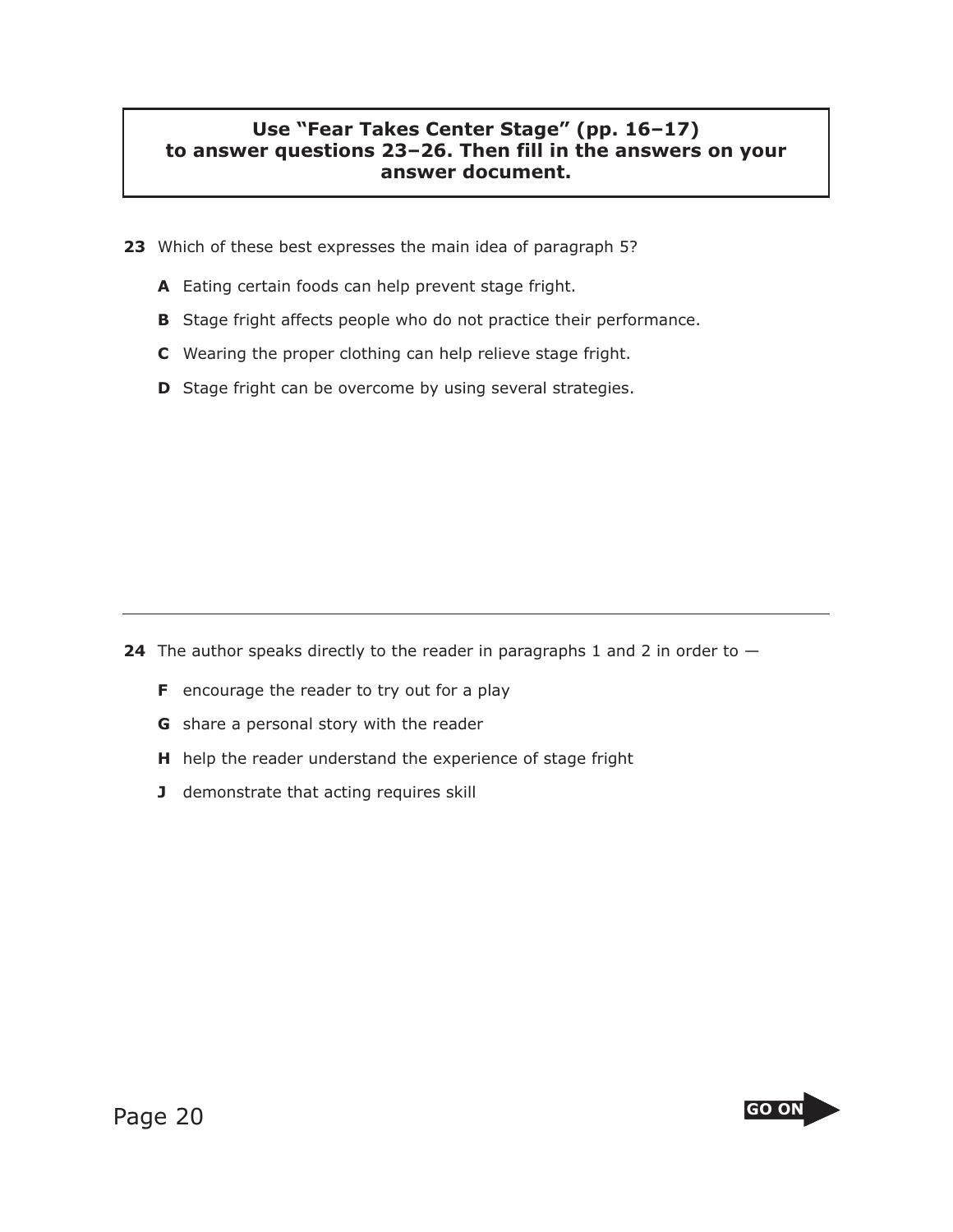**25** Read this dictionary entry.

**strike** \**<sup>ı</sup>** strık\ *verb* **1.** to hit with a hand or an object **2.** to crash against **3.** to affect suddenly **4.** to come to an agreement

Which definition best matches the word strike as it is used in paragraph 3?

- **A** Definition 1
- **B** Definition 2
- **C** Definition 3
- **D** Definition 4

**26** The author's opinion that stage fright can be overcome is best supported by  $-$ 

- **F** the reaction of Mariah Carey's fans
- **G** Mariah Carey's experience
- **H** the description of how a body reacts to stress
- **J** information about the source of stage fright

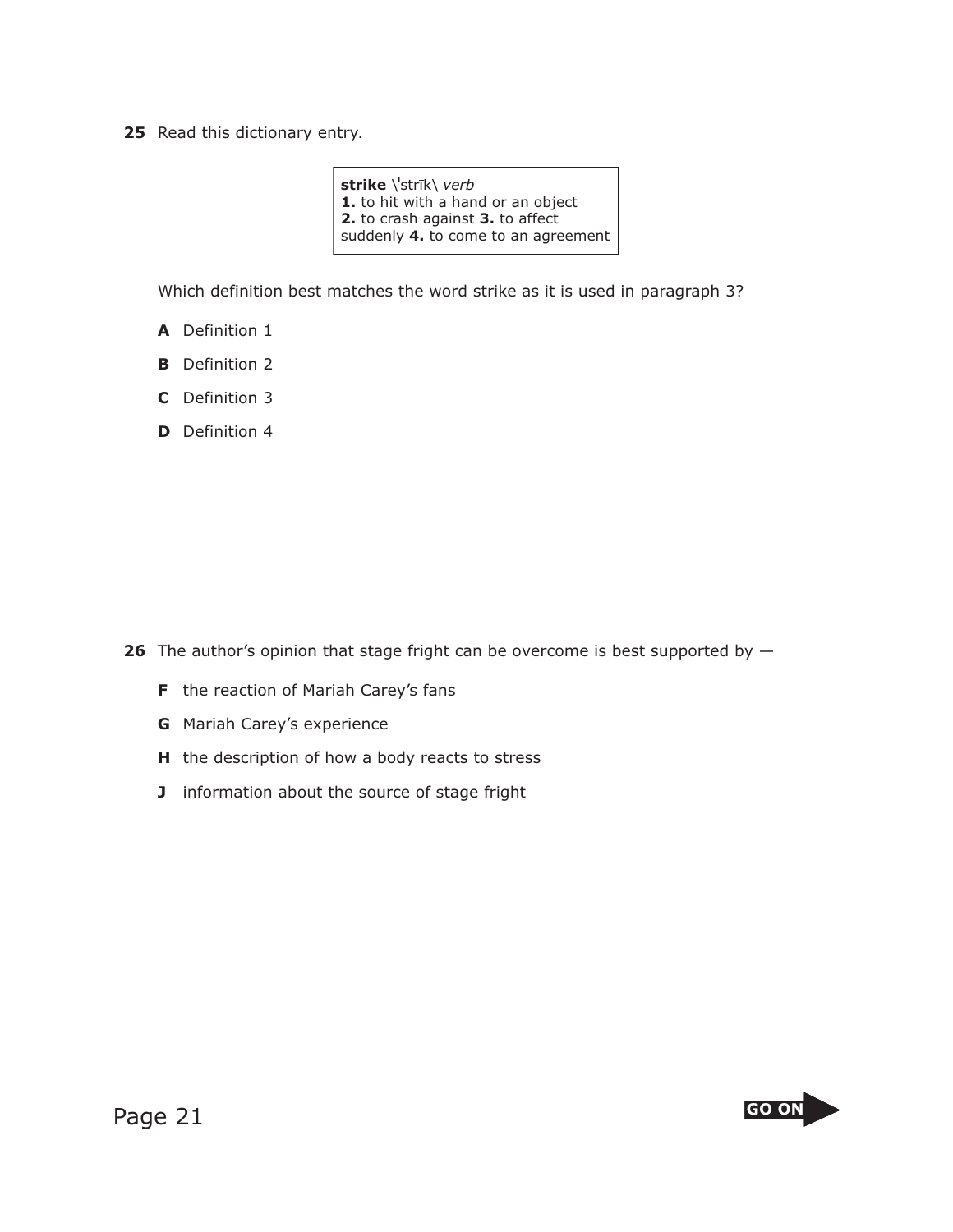## **Use "Stage Fright" and "Fear Takes Center Stage"** to answer questions 27-30. Then fill in the answers on your **answer document.**

- **27** Both selections suggest that stage fright can  $-$ 
	- **A** happen even when a person wants to perform
	- **B** permanently affect a person's health
	- **C** get better when an audience shows support
	- **D** be worse for actors than for other types of performers

- **28** What is one difference between the selections?
	- **F** The article describes how stage fright feels, but the poem does not.
	- **G** The article provides a scientific explanation for stage fright, but the poem does not.
	- **H** The poem indicates that a person can overcome stage fright, but the article does not.
	- **J** The poem gives an example of a person with stage fright, but the article does not.